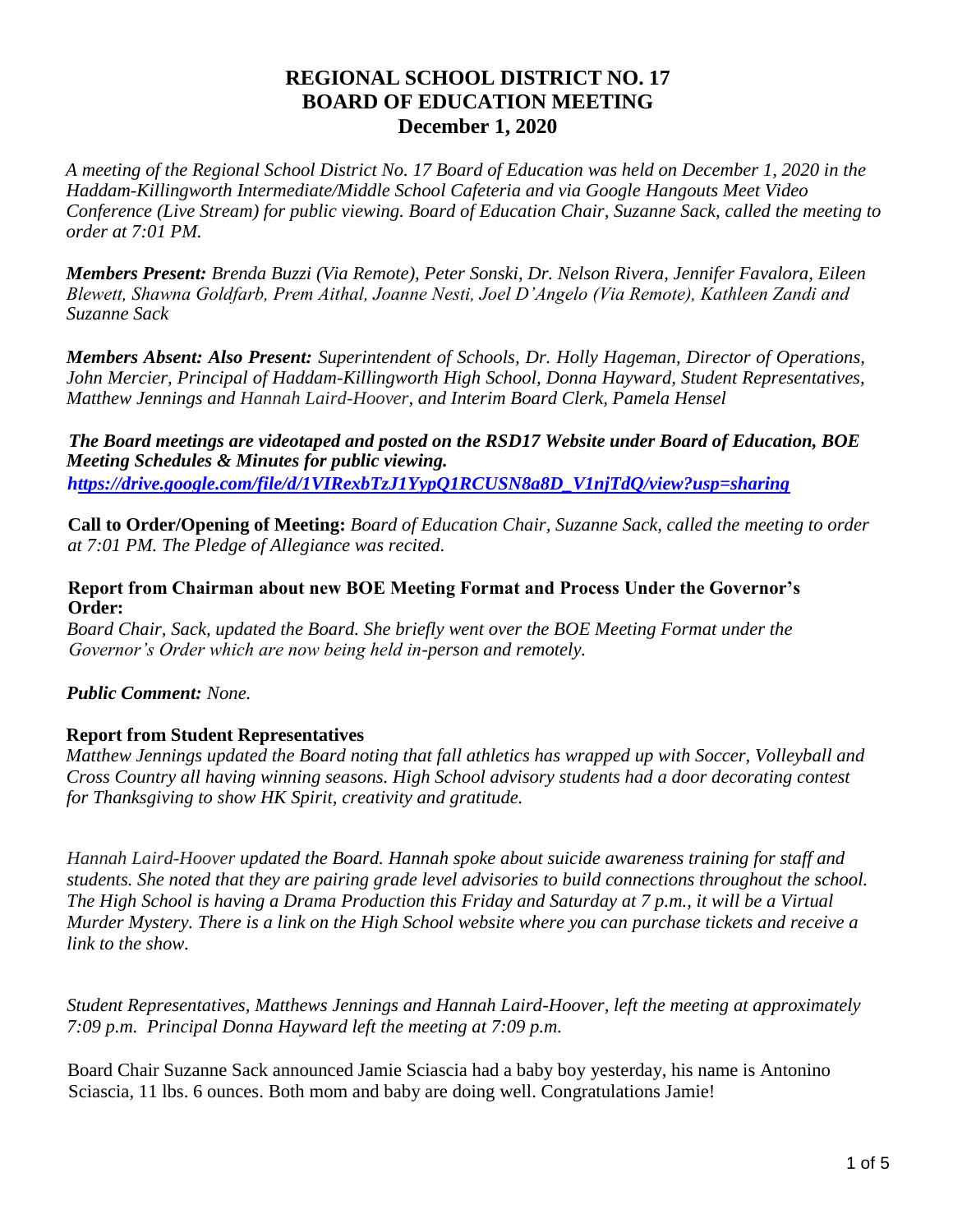### **Board Committee Reports**

- **A. Facilities Subcommittee –***No report, Peter stated the next meeting is scheduled for December 7th.*
- **B. Finance Subcommittee –** *No Report***,** *Eileen stated the committee is meeting on Thursday, December 3rd.*
- **C. Policy Subcommittee –** *Joanne reported the committee met on November 10th and there are items on the agenda for first read and/or discussion.*
- **D. Communications Subcommittee –** *Jennifer reported that the committee is somewhat stalled with articles for summer activities due to the fact that those activities are still ongoing and not completed. There is discussion regarding the BOE Chairperson doing an article updating the community on BOE activities.*

### **E. Personnel and Evaluation Subcommittee**

*Board Chair, Sack, updated the Board. She noted the meeting was cancelled however the committee is busy with union negotiations.* 

### **F. Strategic Planning Subcommittee**

*Prem Aithal updated the Board. He noted that the committee met to discuss Vision of the Graduate with the full Board on 11/17/20. The next meetings for the steering committee are scheduled for 12/10 and 12/14. The subcommittee will meet on 12/15 to discuss next steps. He reminded and encouraged all to participate in the Thoughtexchange tool which is available on the RSD 17 website. Prem expressed that everyone has a stake in our schools.*

#### **Board Liaison Reports**

#### **A. Healthy Communities – Healthy Kids Council**

*Shawna Goldfarb updated the Board. She spoke briefly about money raising activities such as Stuff a Cruiser for HKYFS. Chairman Sack noted that this is a tough time for fundraising and reminded all about Giving Tuesday, and invited all who can to please support our nonprofit organizations.*

# **B. LEARN**

*Jennifer Favalora updated the Board. She noted that Coronavirus is taking away from many things that would be normally happening. LEARN is trying to provide programs to all districts.*

#### **C. Park & Recreation**

*No Report. Next meeting is Wednesday.*

#### **D. Haddam Board of Selectmen**

*No report.*

#### **E. Killingworth Board of Selectmen**

*Kathy Zandi reported that they met on 11/9 and 11/23 and she shared the Board of Selectman update, they were appreciative of the information.*

#### **Old Business:**

# **A. Update on School Model/Operations During the COVID-19 Pandemic**

*Superintendent Dr. Hageman updated the Board. She spoke about working with area Superintendents and with local health officials, analyzing the 14-day average of cases*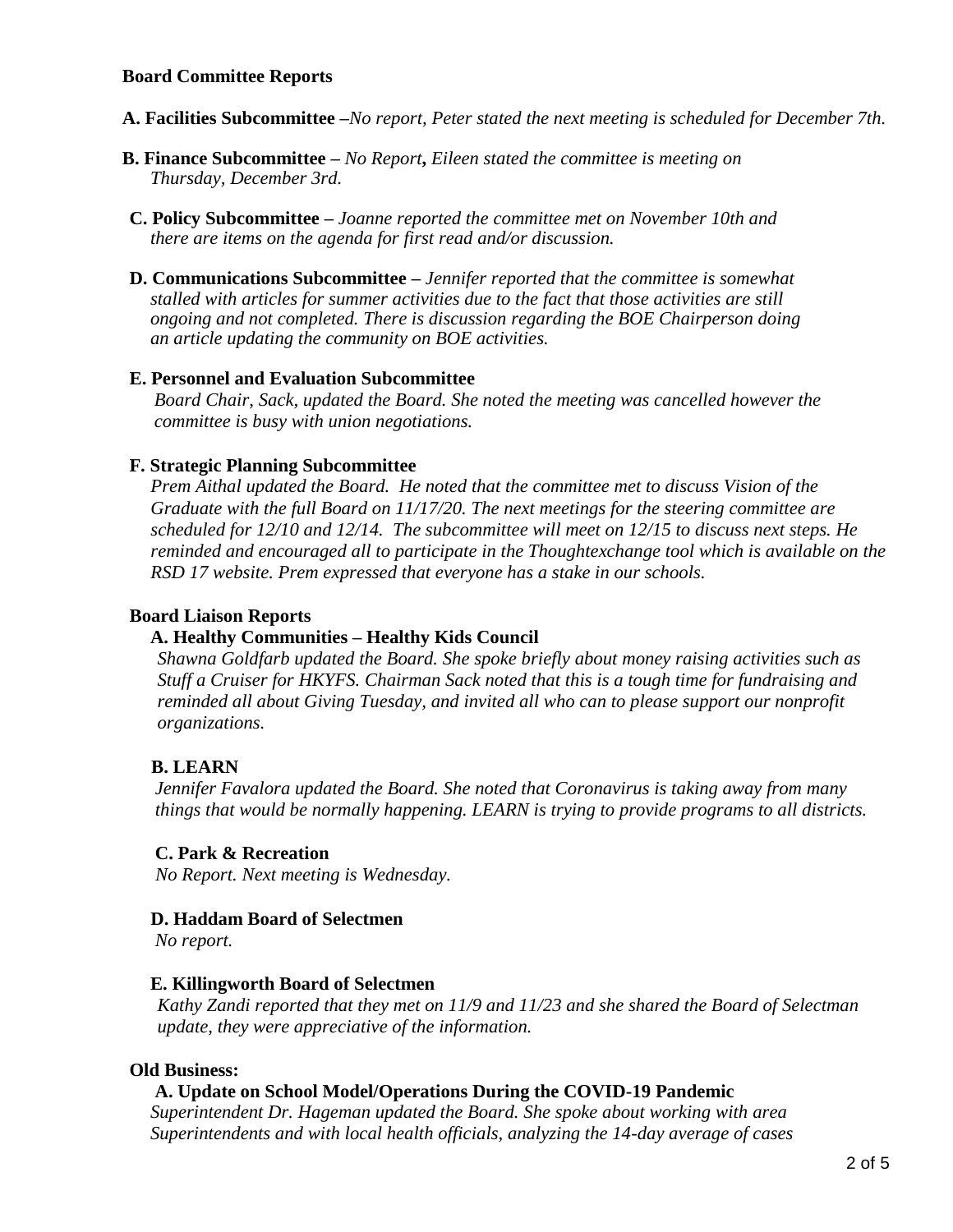*within the communities. Dr. Hageman noted that the HKIS/MS was in remote learning due to the number of staff and students quarantining however staff and students have returned to in person learning as of yesterday. Dr. Hageman briefly spoke about snow days and at this time will allow the first 3 or 4 days to be snow days, stating that we value in-person instruction whenever possible and that making up the days at the end of the year would be better for students.*

### **B. 5000 Series Policies Bullying and Sexual Harassment**

 *The Board discussed the language and there was a brief question and answer period.* 

*Shawna Goldfarb MOVED and Kathy Zandi SECONDED a motion to accept the 5000 Series Policies Bullying and Sexual Harassment as recommended.*

*Motion passed unanimously 11-0-0 by the following Votes:* 

| Kathleen Zandi YES $\sqrt{NO}$ A           |  |  | Shawna Goldfarb YES $\sqrt{NO_A_A}$                               |  |  |
|--------------------------------------------|--|--|-------------------------------------------------------------------|--|--|
| Peter Sonski YES $\sqrt{NO}$ A             |  |  | Jennifer Favalora YES $\sqrt{NO_{AA}}$ NO $-A_{AA}$               |  |  |
| Dr. Nelson Rivera YES $\sqrt{NO_A A_{12}}$ |  |  | Joel D'Angelo YES $\sqrt{NO_A}$ A                                 |  |  |
|                                            |  |  | Eileen Blewett YES $\sqrt{NO}$ A Brenda Buzzi YES $\sqrt{NO}$ A R |  |  |
|                                            |  |  | Joanne Nesti YES $\sqrt{NO}$ A Prem Aithal YES $\sqrt{NO}$ A      |  |  |
|                                            |  |  | Suzanne Sack YES $\sqrt{NO}$ A                                    |  |  |

# **C. BOE Bylaws (9000 Series) Conflict of Interest disclosure form**

*Joanne Nesti stated that this form will become part of the Boards records. There was discussion regarding the meaning of "vendor". Joanne will consult with the Board's attorney to look into whether another word would be more clarifying and come back and confirm the language. No formal motion was needed.*

*There was unanimous Consent by a show of hands from all Board Members.* 

**Consent Agenda -** *Chairman Sack reminded Board members that the consent agenda has been expanded to include minutes, statute driven policies and the personnel and enrollment reports.*

#### A. Approval of Minutes

- a) Approval of Minutes from the November 10, 2020, Board of Education Meeting
- b) Approval of Minutes from the November 16, 2020, Special Meeting
- c) Approval of Minutes from the November 23, 2020, Special Meeting

# B. 5000 Policy Series

- a. Policy Regarding Non-Discrimination (Students)
- b. Confidentiality and Access to Education Records
- c. Homeless Children and Youth
- d. Child Sexual Abuse and Assault Policy and Reporting Procedure
- e. Policy Regarding Student Use of the District's Computer Systems and Internet Safety

C. Personnel Report - *Superintendent Dr. Hageman advised that the Personnel Report has been provided in the BOE Packet.* 

D. Enrollment Report- *Superintendent Dr. Hageman advised that the Enrollment Report has been*